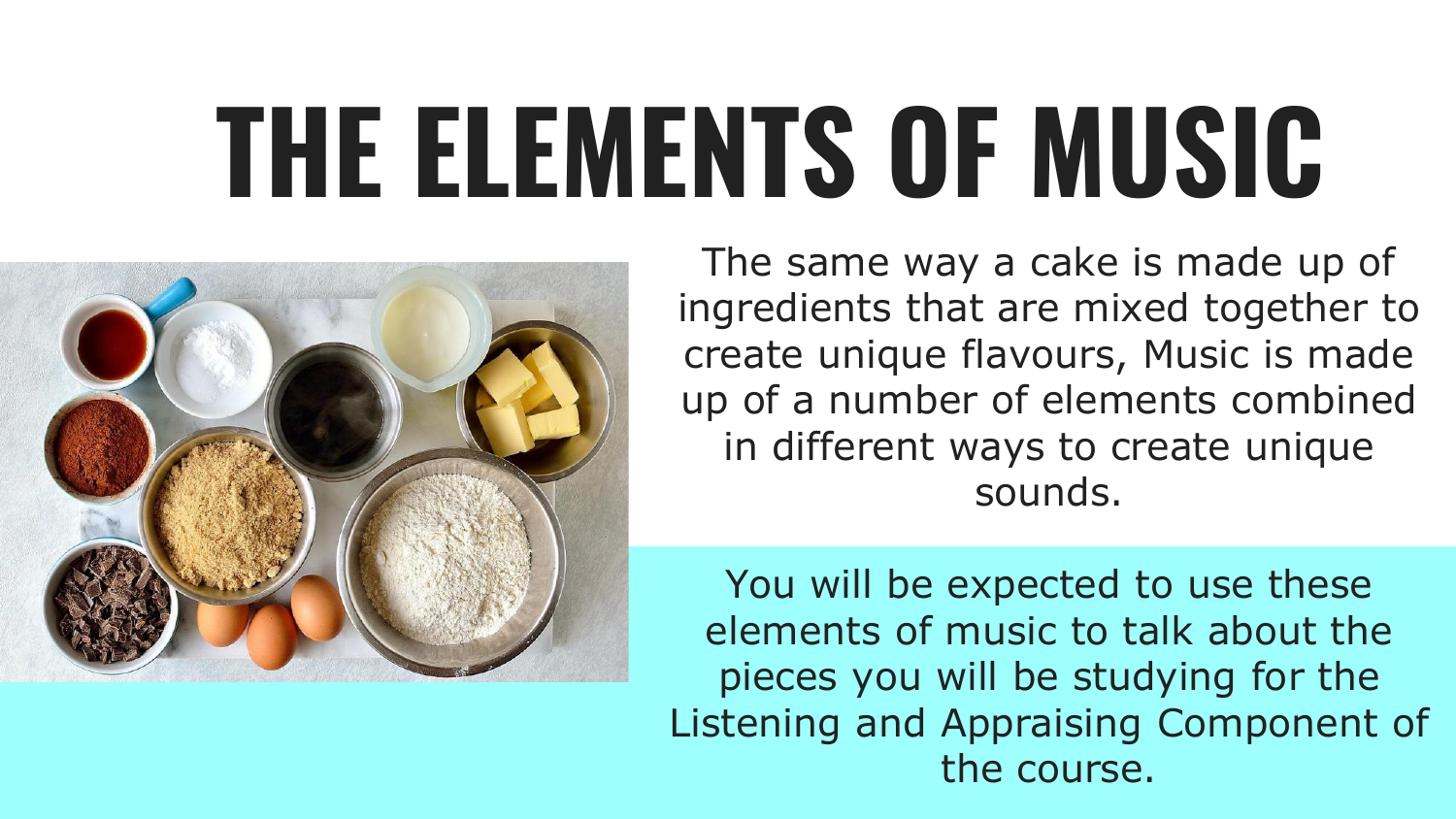## **CONTEXT/HISTORY**

- When was the piece composed?
	- Why was it composed?
	- What was it composed for?
- What was happening at the time of composition

socially/culturally?

piece?

● How are the elements of music relevant to the context of the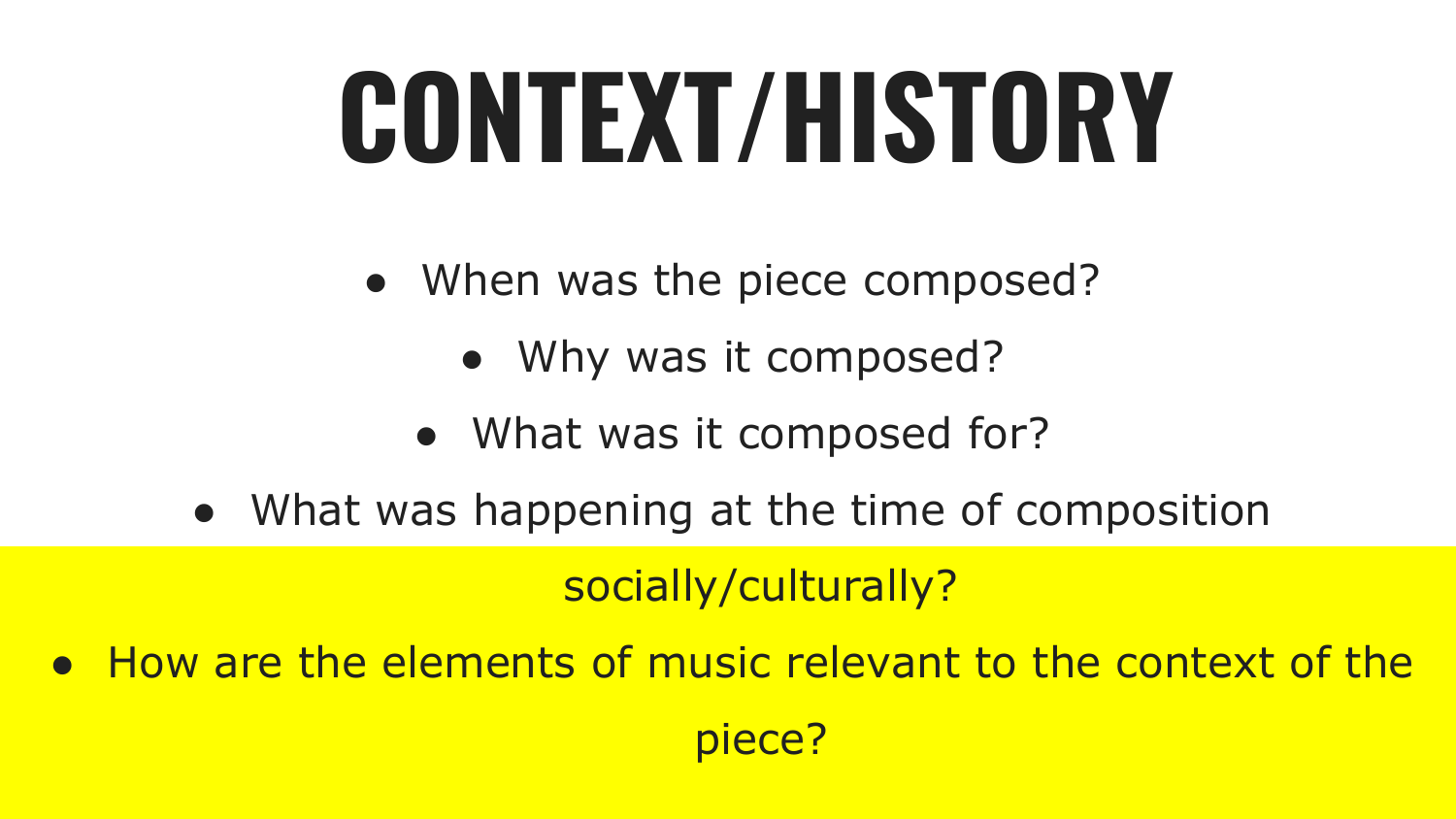

### **PERFORMING FORCES**  (TIMBRE/SONORITY)

**The unique tone quality of an instrument and the sounds it is capable of producing by the use of different techniques.**

- What instruments are used?
- How/in what way are they used?
- Do they play any special technique?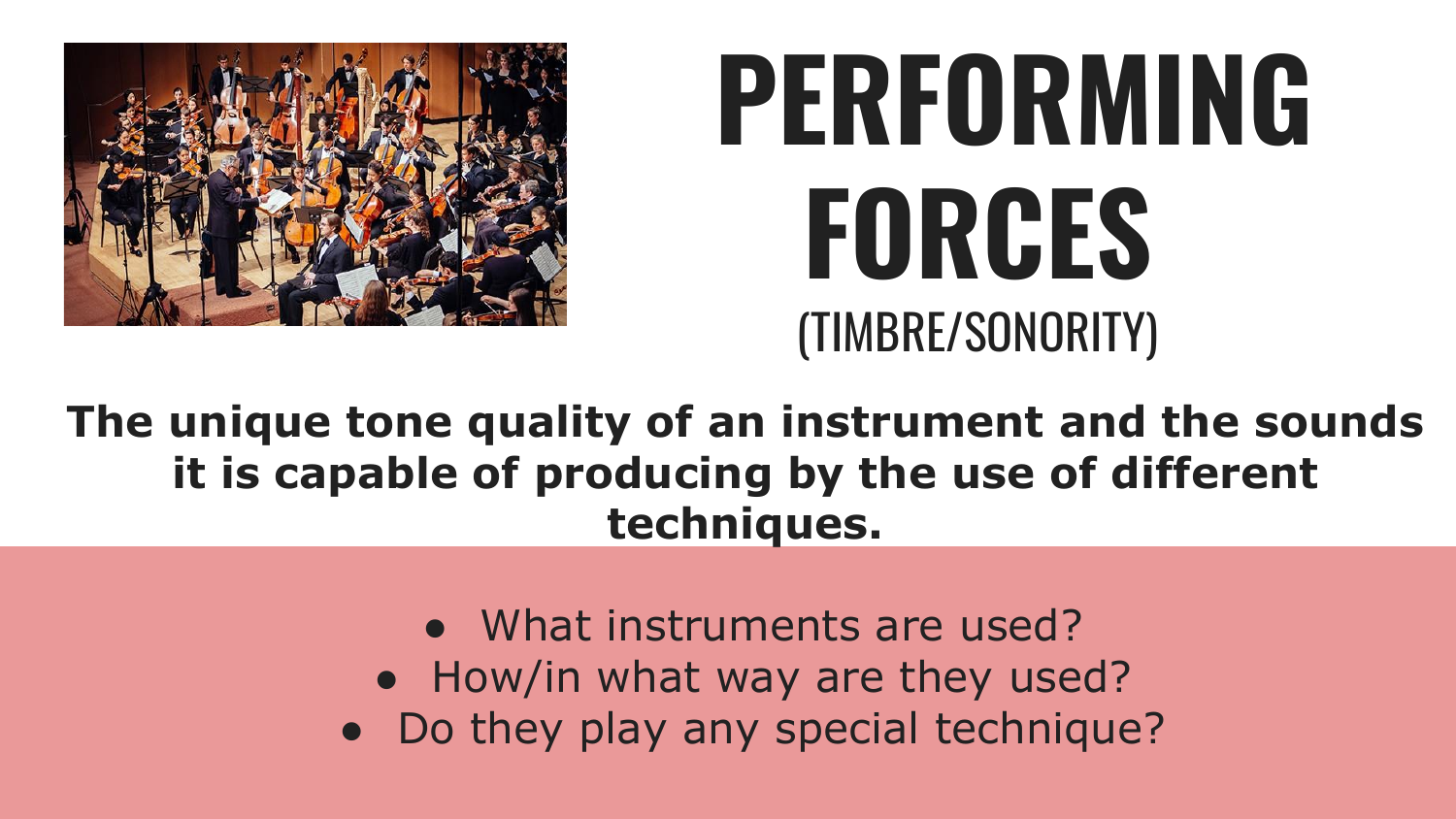### **PERFORMING FORCES (TIMBRE/SONORITY)**

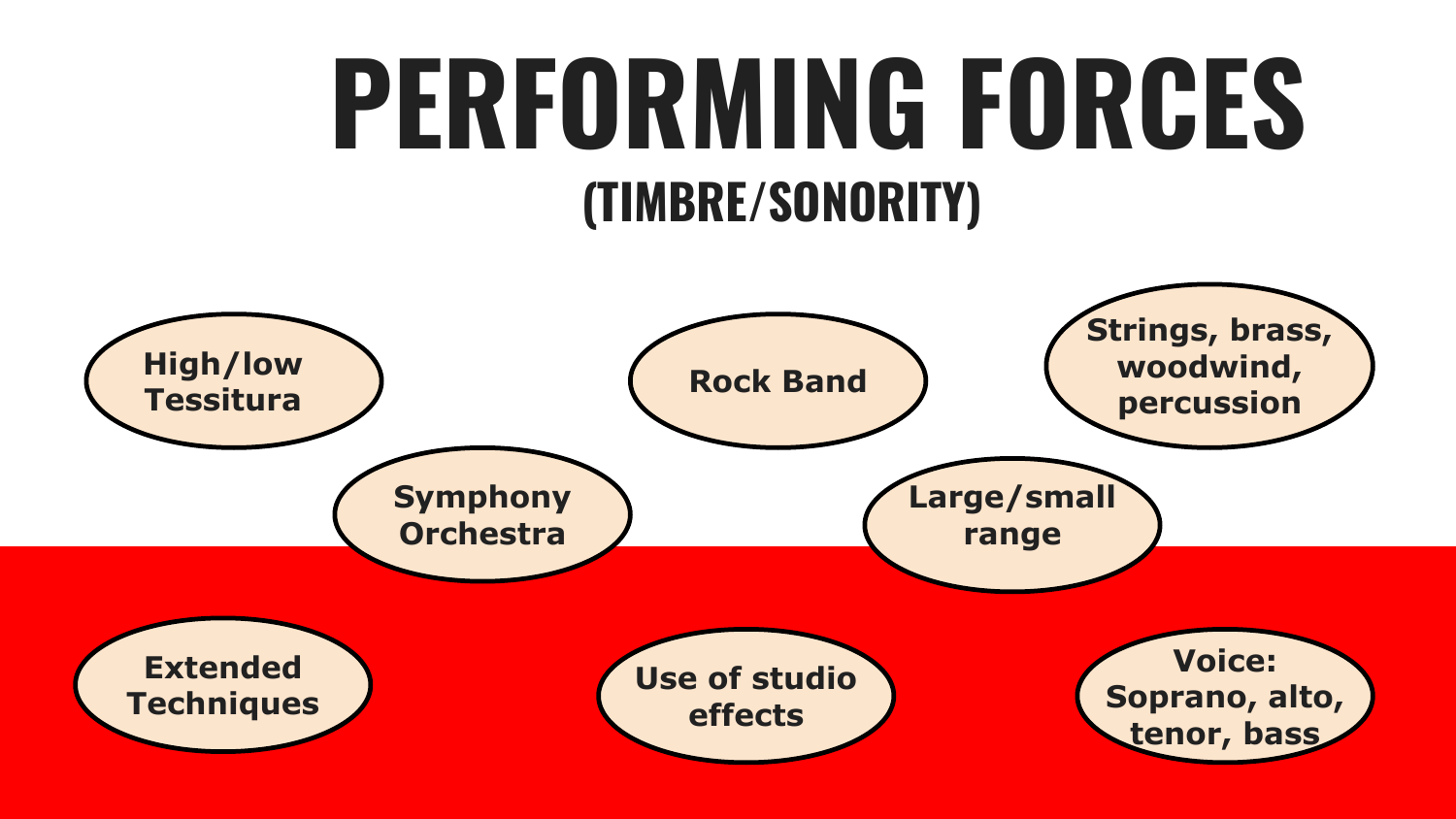### **DYNAMICS**

#### Volume: The **loudness** or **softness**  of music

If the question in the exam is worth more than 1 mark, you will be expected to not only say **what** the dynamics are, but how they change at different points during the extract.

Eg. for 3 marks: The music starts piano (1), there is a crescendo (1), and it ends in mezzo forte.(1)

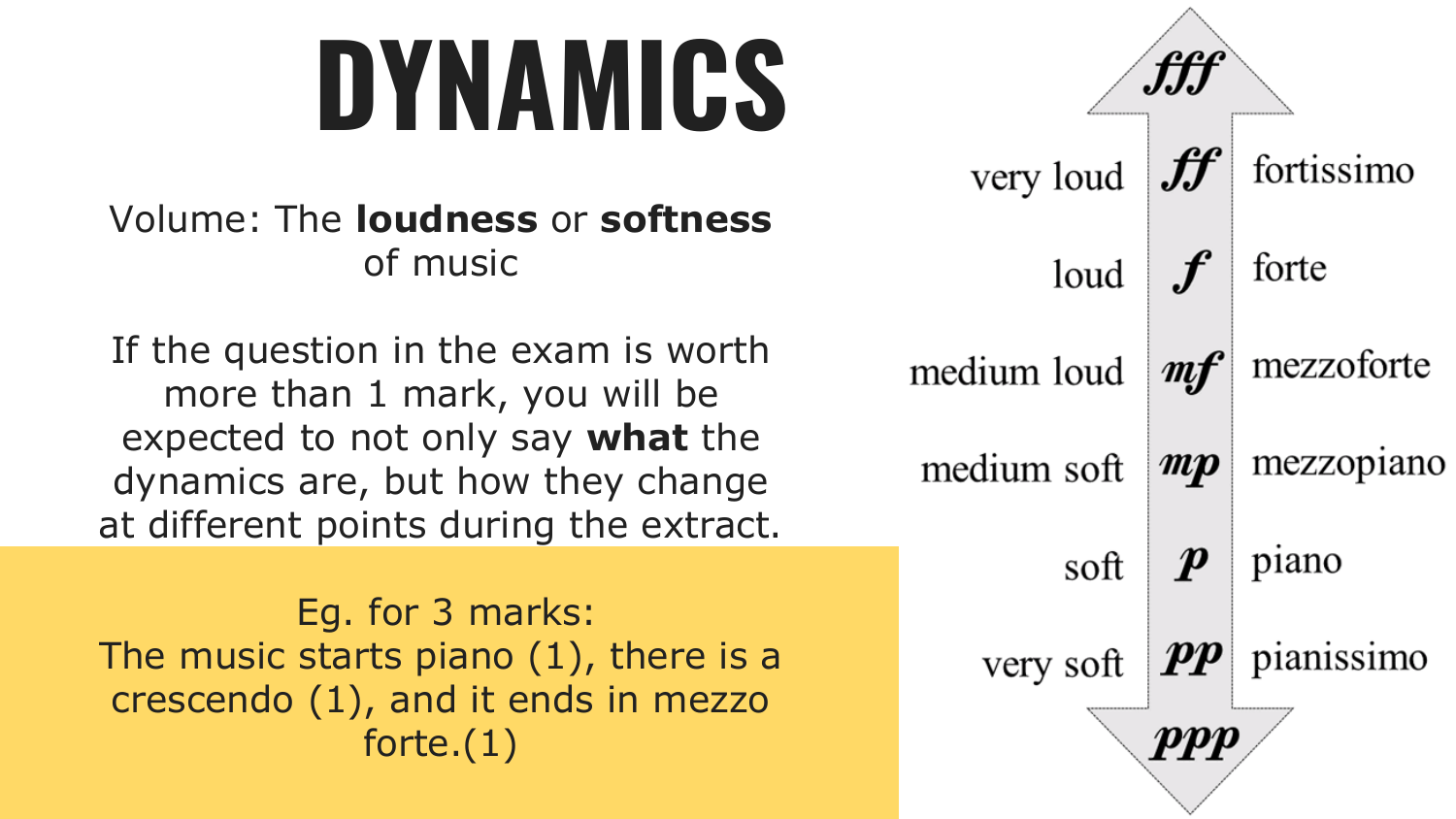### **DYNAMICS**

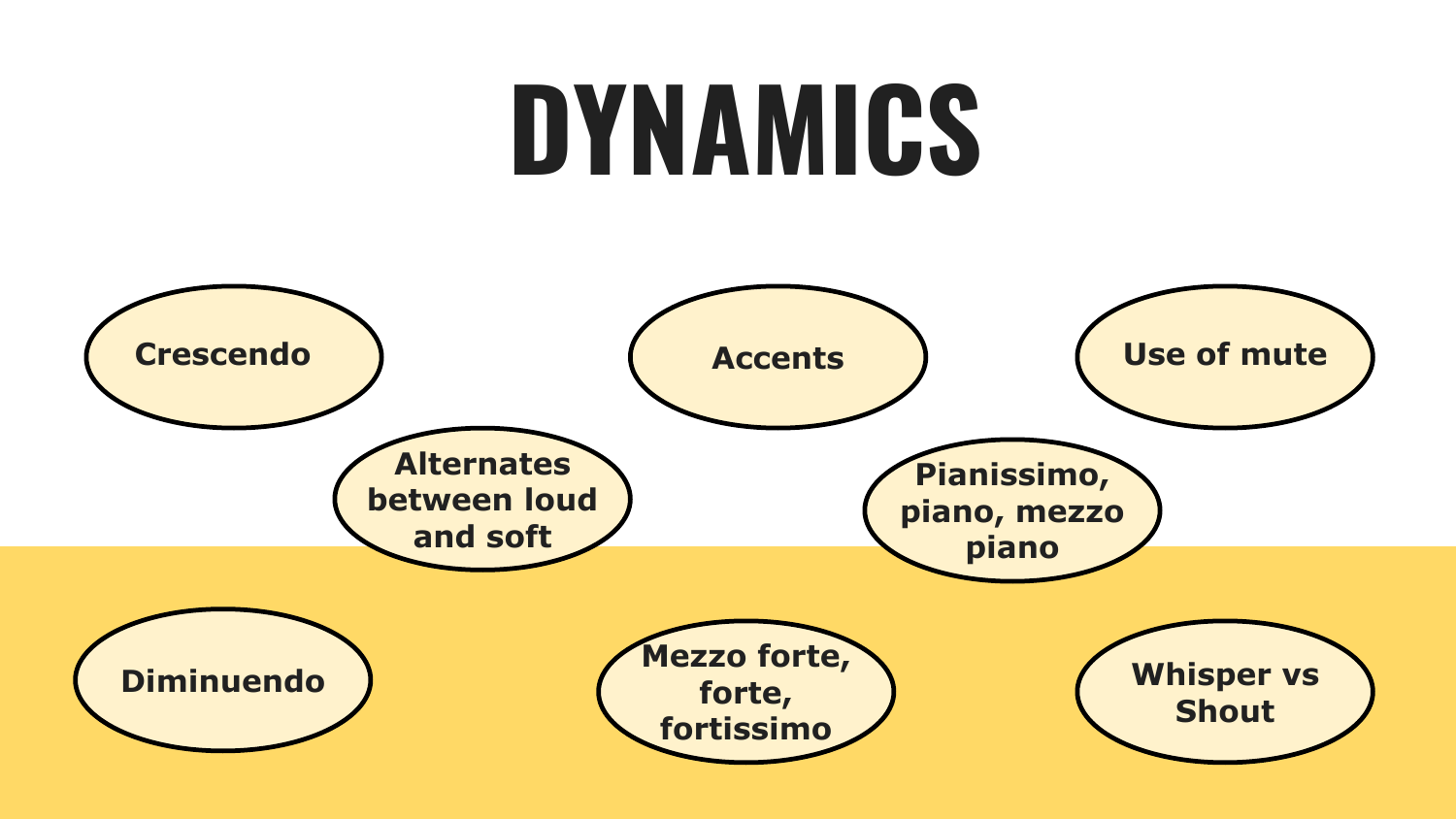# **STRUCTURE/FORM**

**The way a piece is laid out and the characteristics of each section.**

- How many sections does the piece have?
	- What are the sections called?
- Do the sections have any particular characteristics?

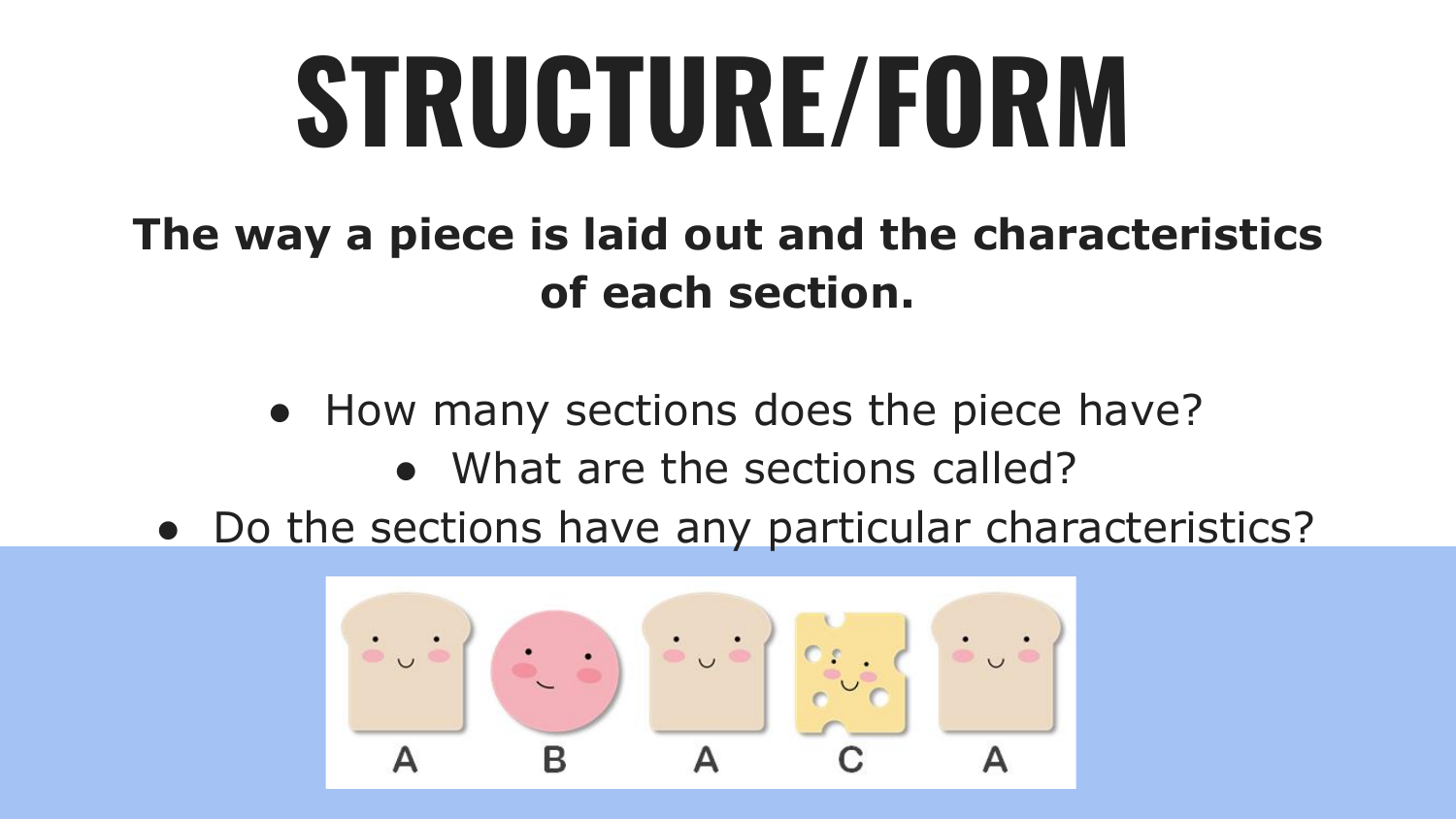### **STRUCTURE/FORM**

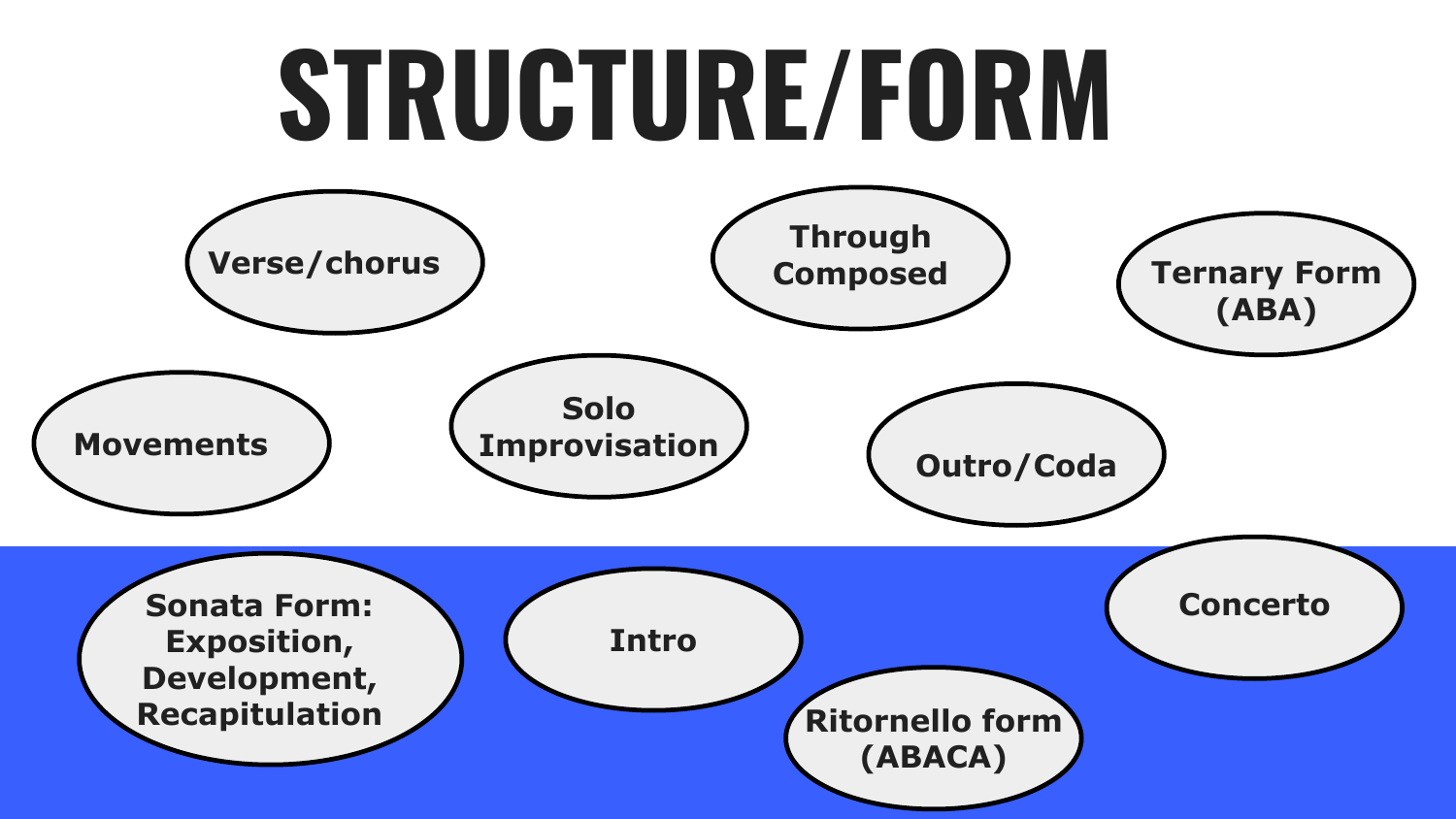

#### **The horizontal organisation of pitch.**

- Does the melody move by step or does it have leaps?
	- Does it ascend or descend?
	- Does it use a small or wide range?
- Careful you don't focus on **word setting** unless you are asked in the question. Melody refers to what is happening in the **music.**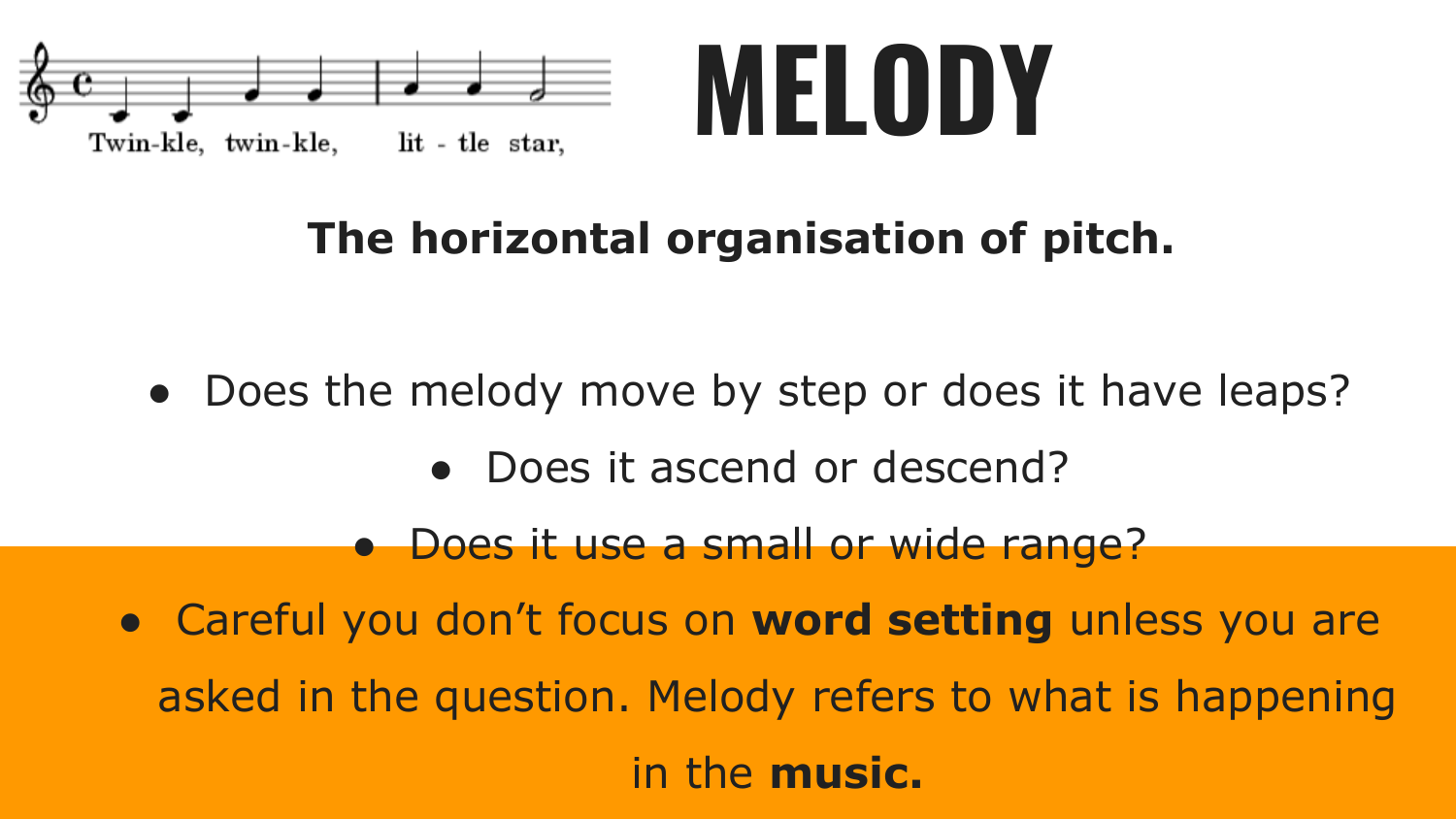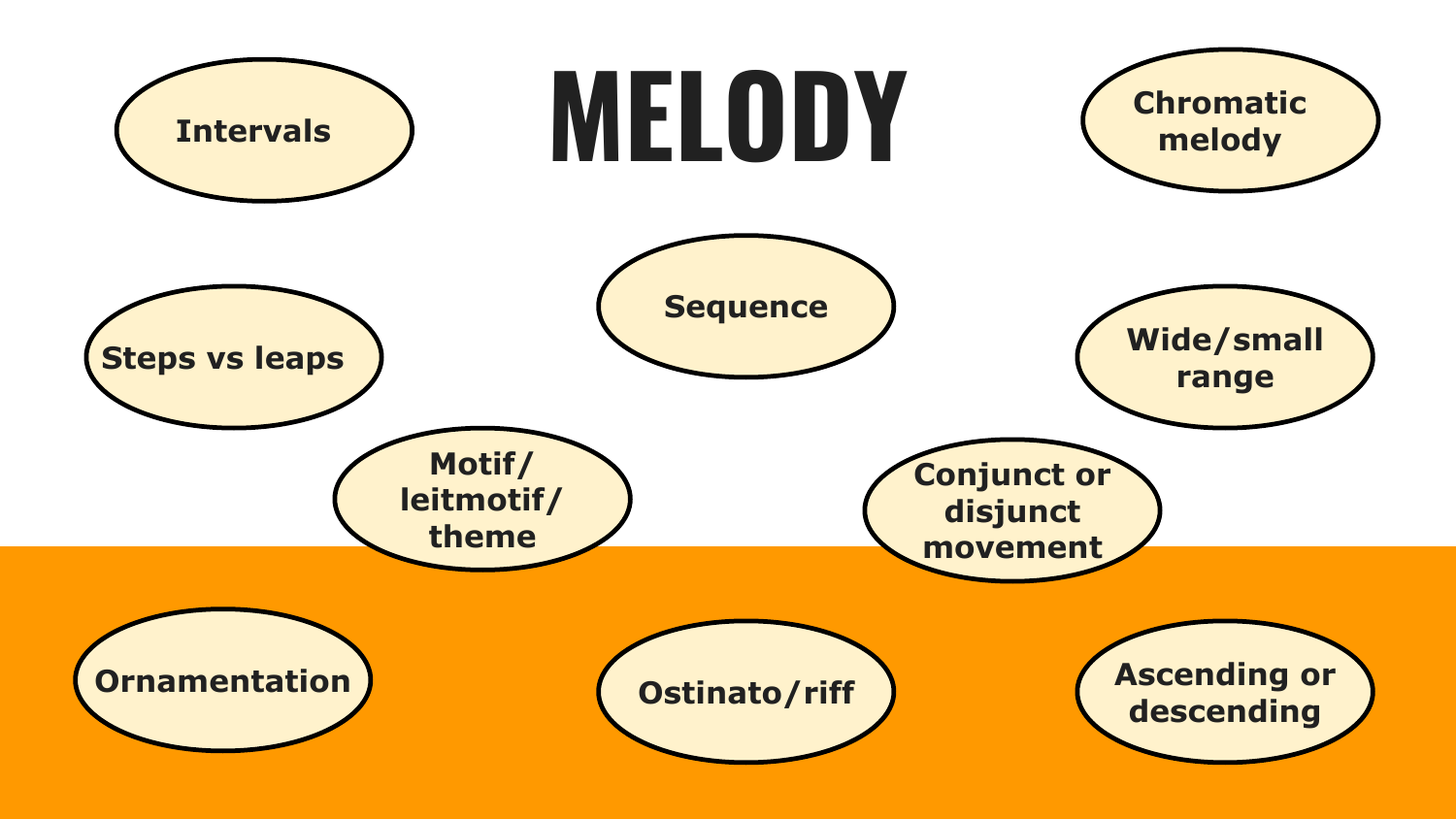

### **TEXTURE**

**How the melody and harmony are combined to determine the overall quality of the sound in a piece.** 

- How many instruments are playing?
- What exactly are those instruments playing?

If the question in the exam is worth more than 1 mark, you will be expected to not only say **what** the texture is, but how it changes at different points during the extract. What instruments are added, drop out and the relationship between them.

Eg. for 3 marks:

The extract starts with a solo flute (1), the piano then comes in and plays a chordal accompaniment creating a homophonic texture (1), a bass is then added playing a tonic pedal (1).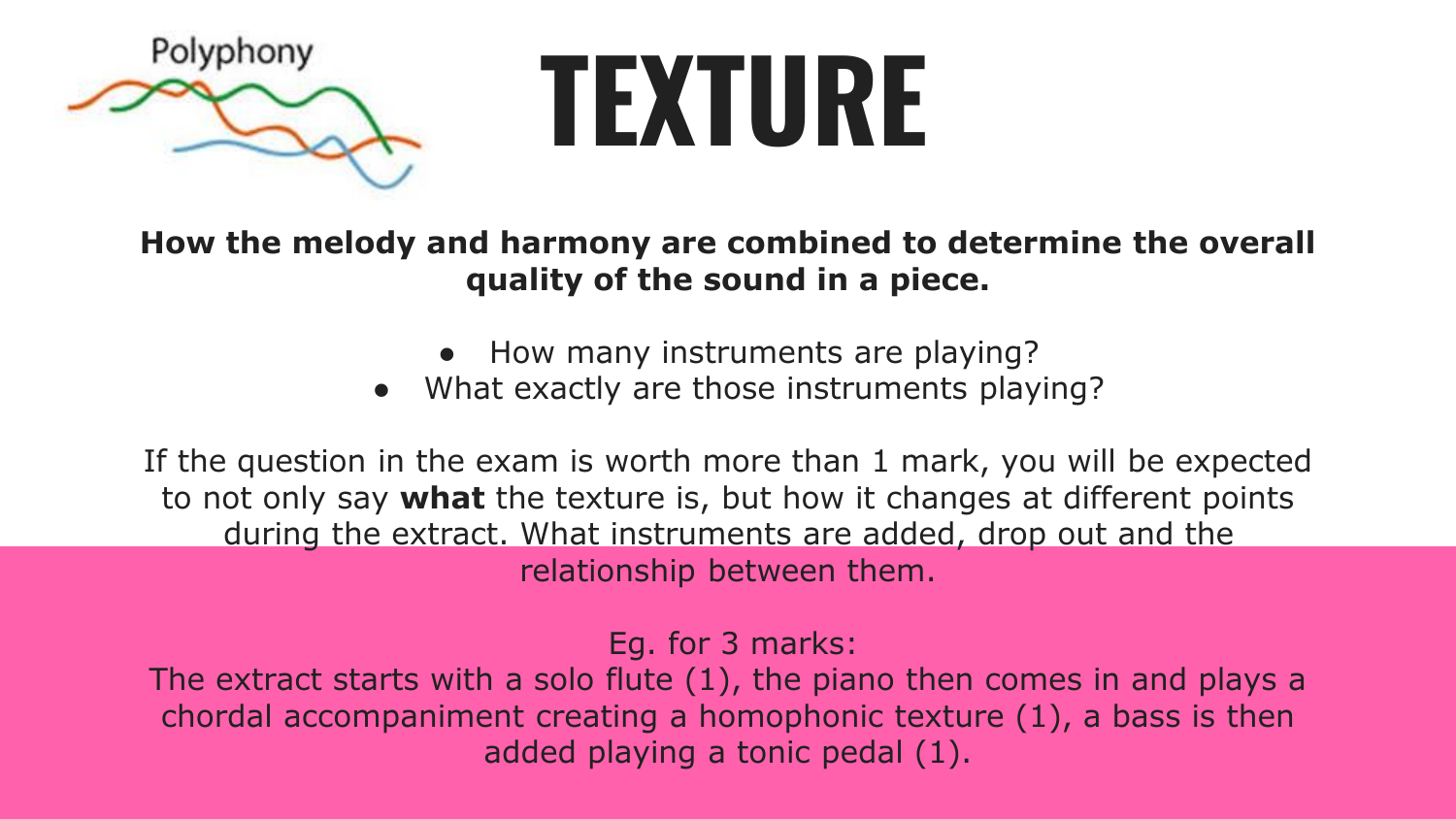### **TEXTURE**

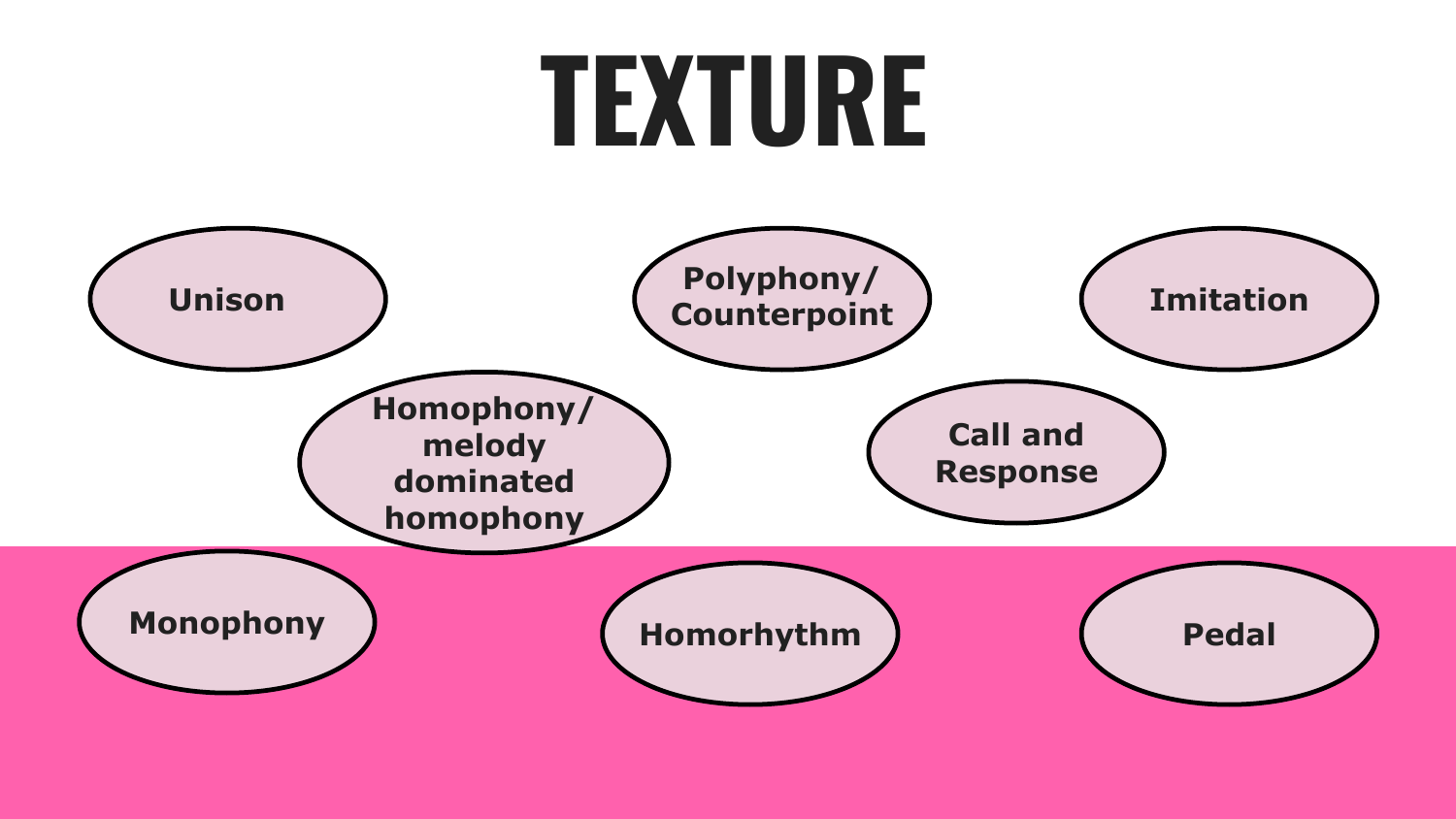

# **TONALITY**

#### **What key a piece of music is in. Not to be confused with harmony (chords), although they will often appear together in a question.**

- Does the piece modulate (change key) during the music?
	- Is it in a major key or minor key?
		- Is it modal?
			- Atonal?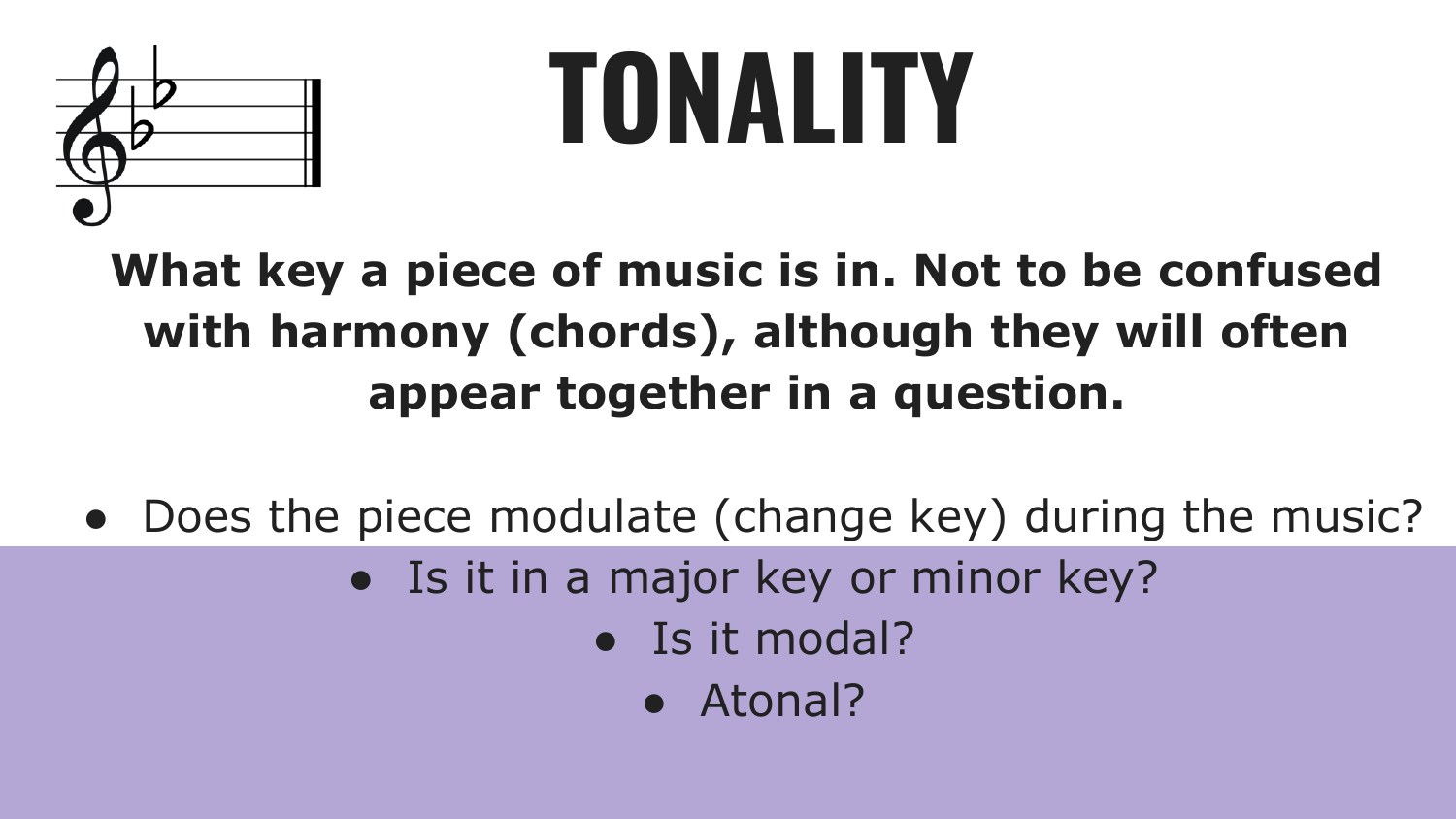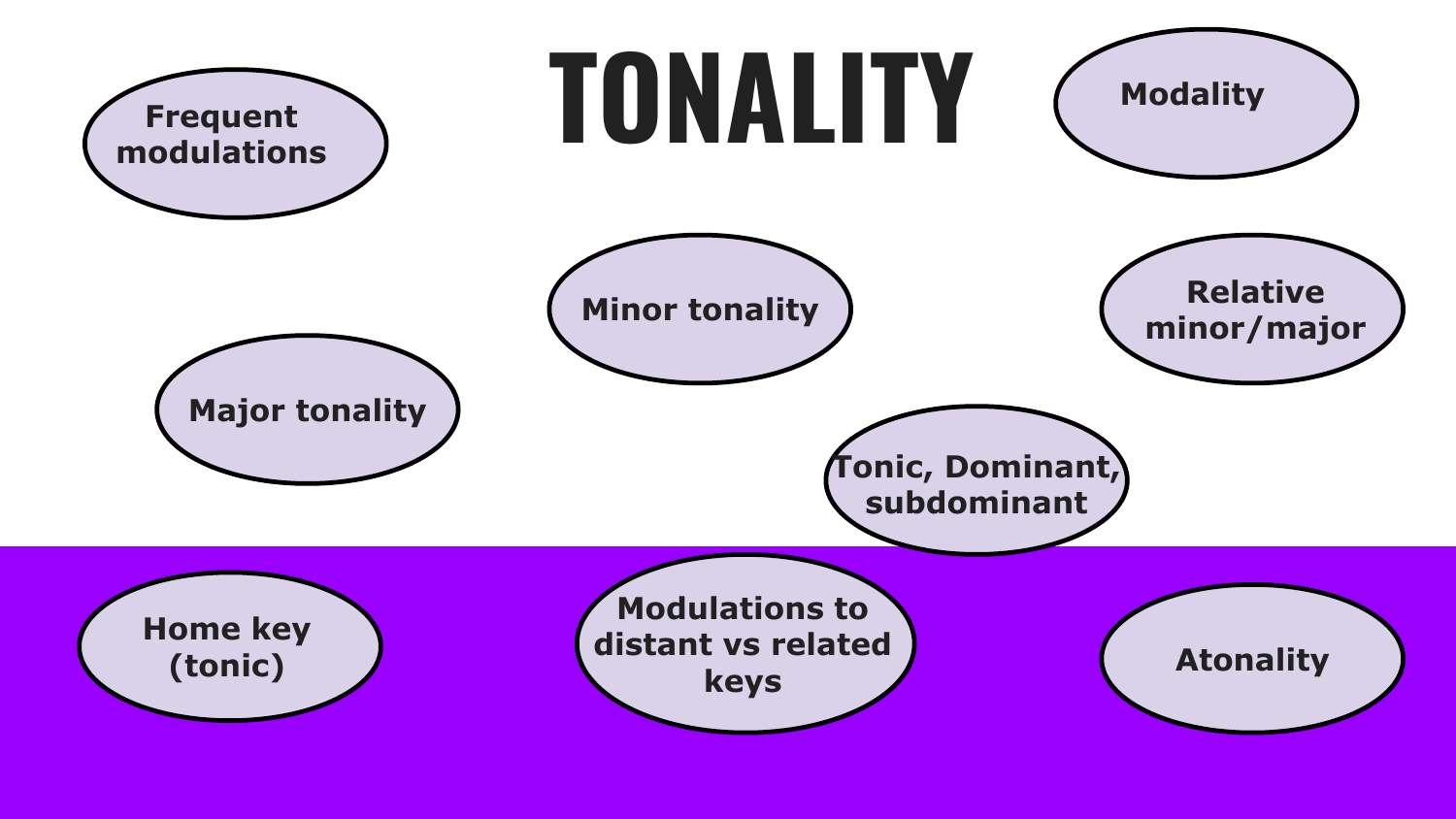

### **The vertical organisation of pitch (eg. chords)**

• What chords are used in the piece? • What are the chord progressions? • Any interesting patterns?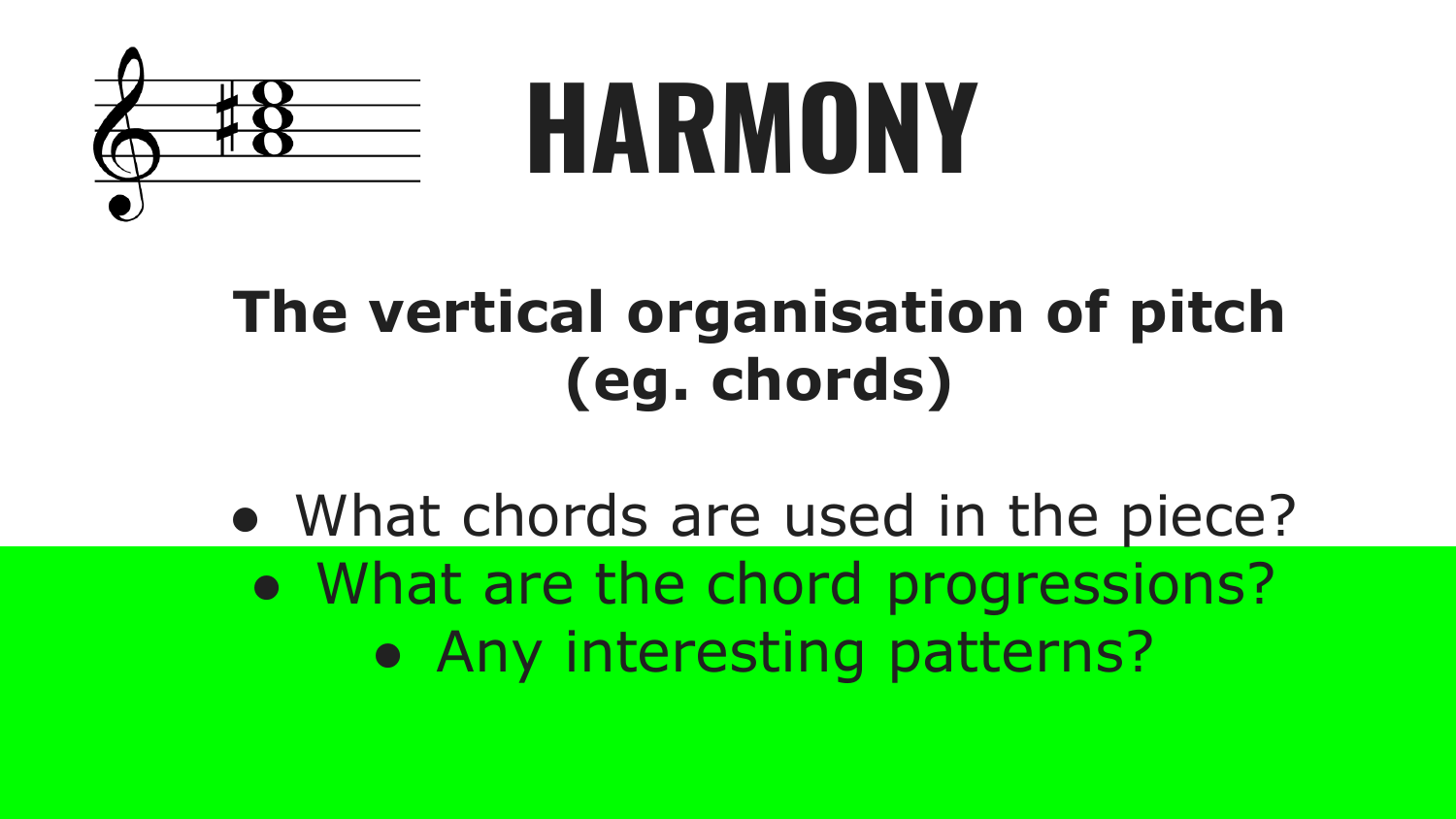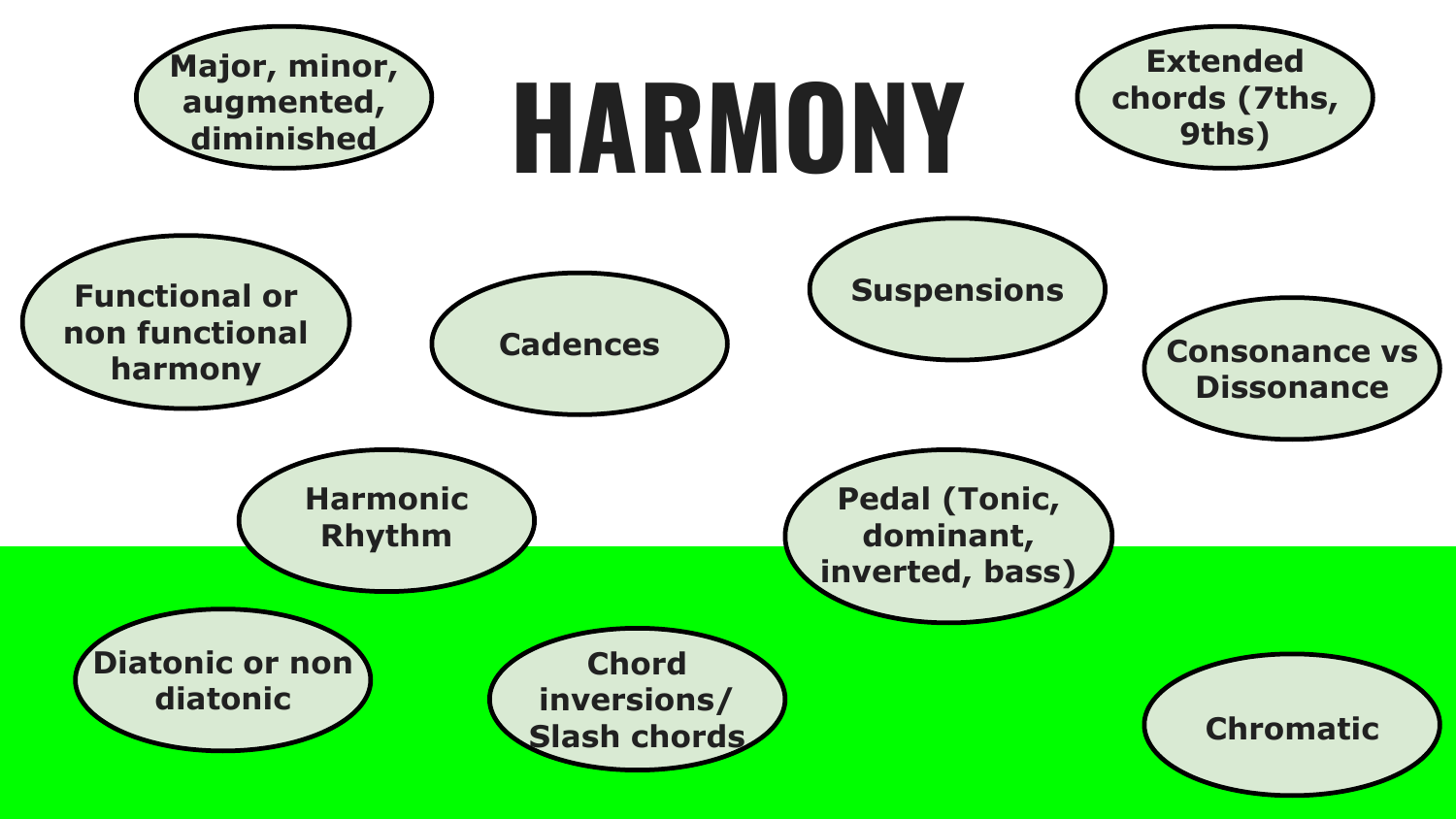

### and **short** notes



**METRE** How many beats in a bar, and the note value.



# **TEMPO**

#### The **speed** at which music is played/pulse.

 $=120$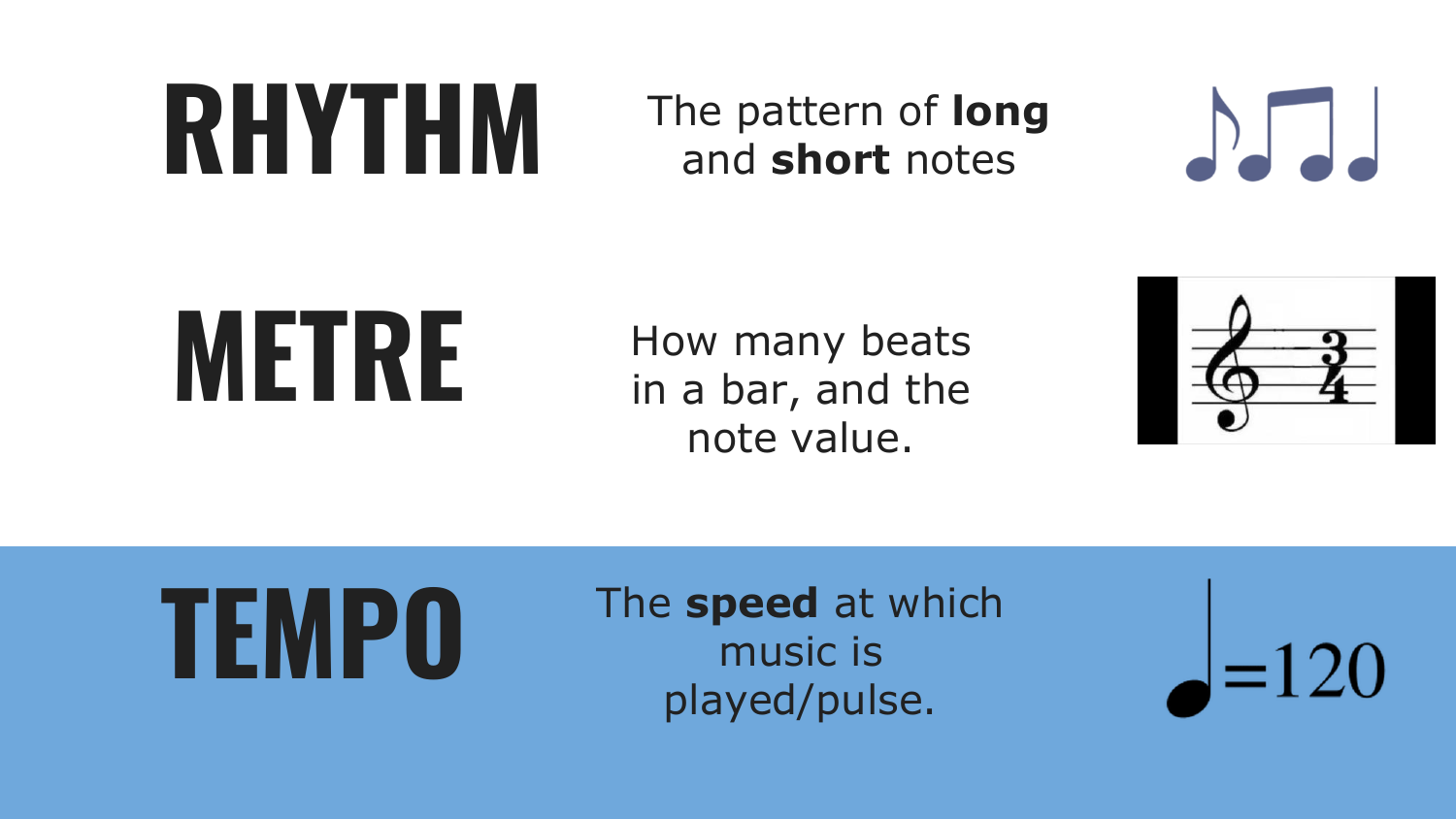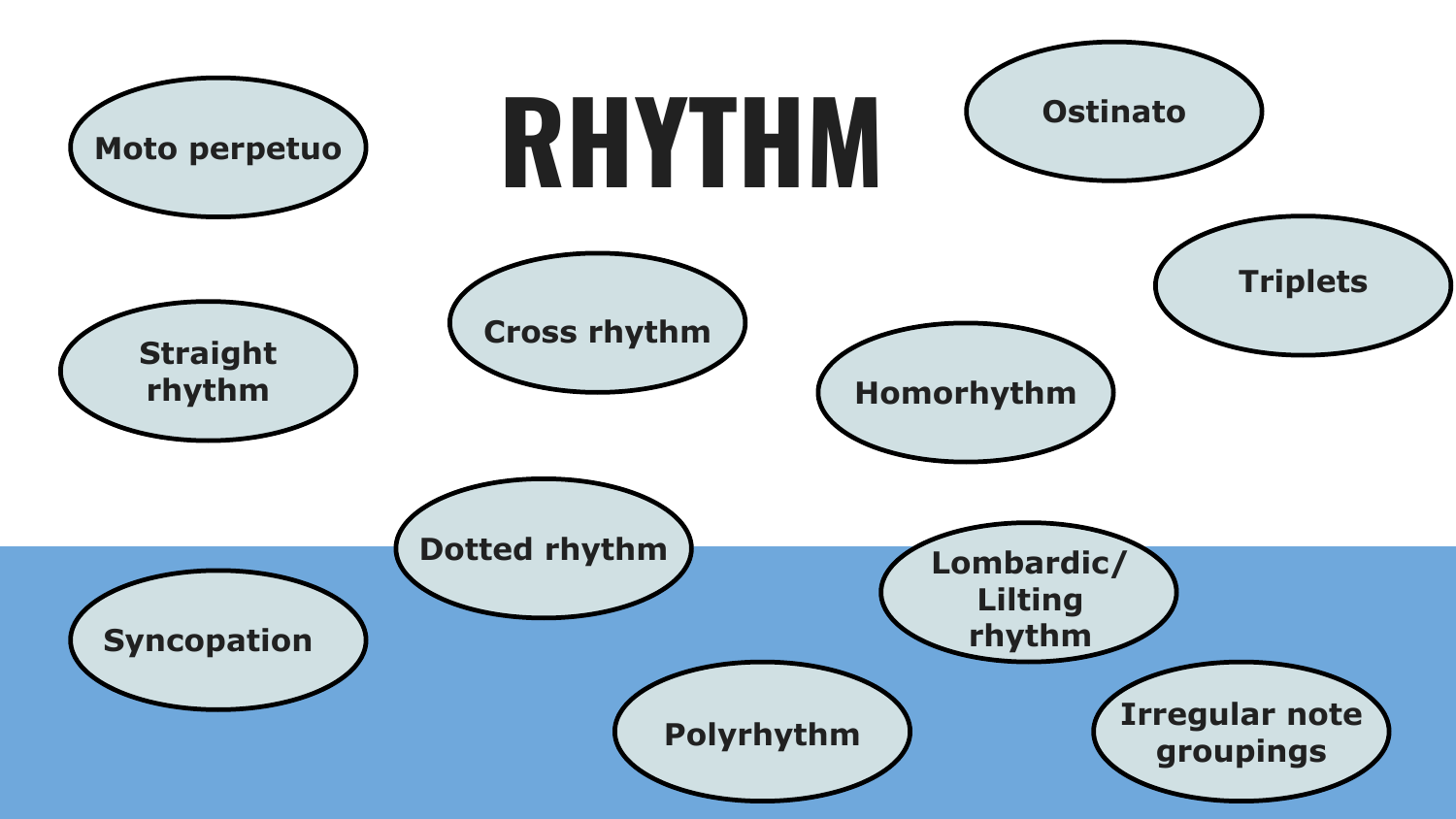### **METRE & TEMPO**

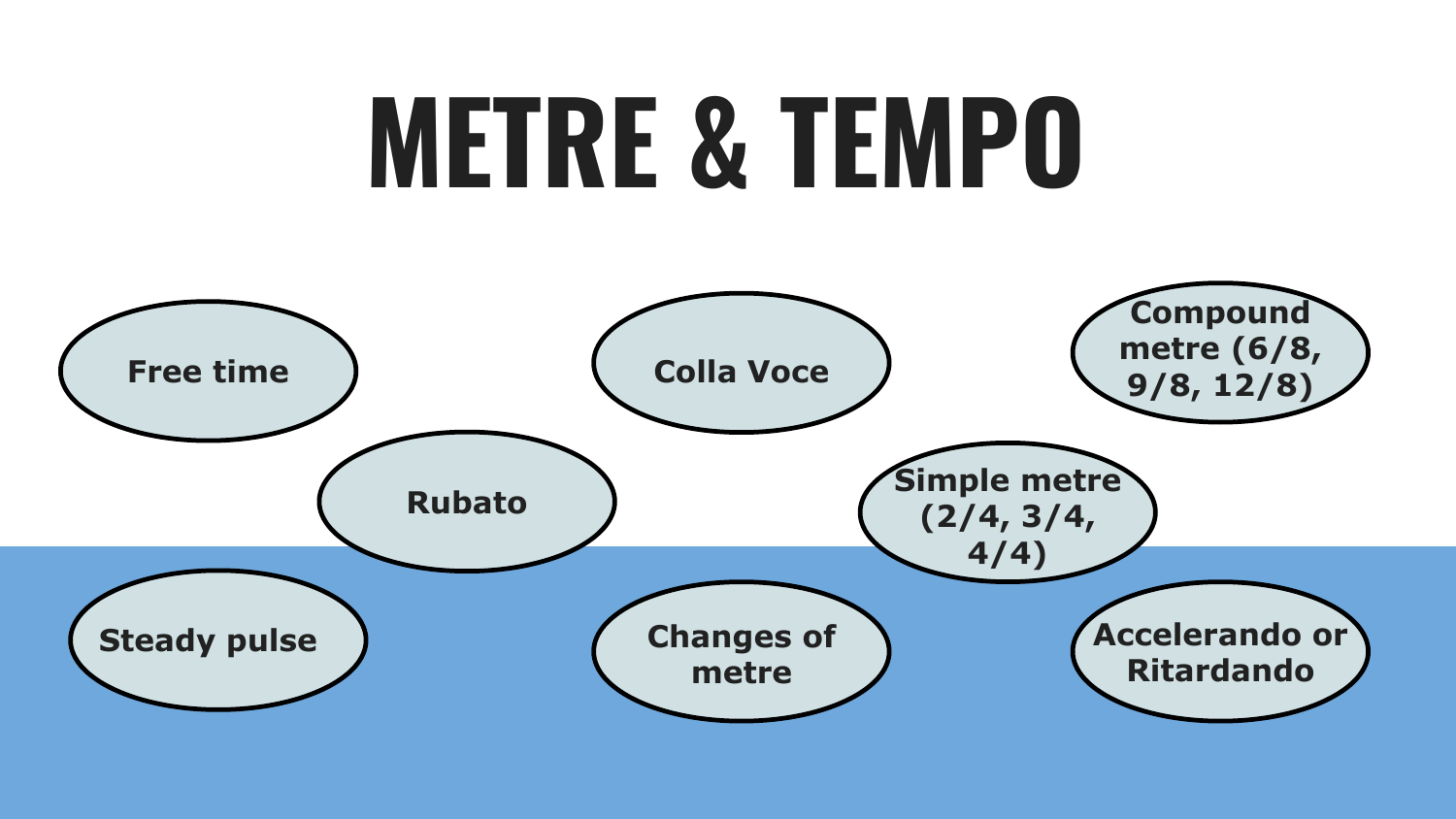

# **TECHNOLOGY**

#### **The effects applied to the voice or instruments through electronic means.**

• These can be used in live performances to amplify, modify and extend the natural possibilities of an instrument. • Studio effects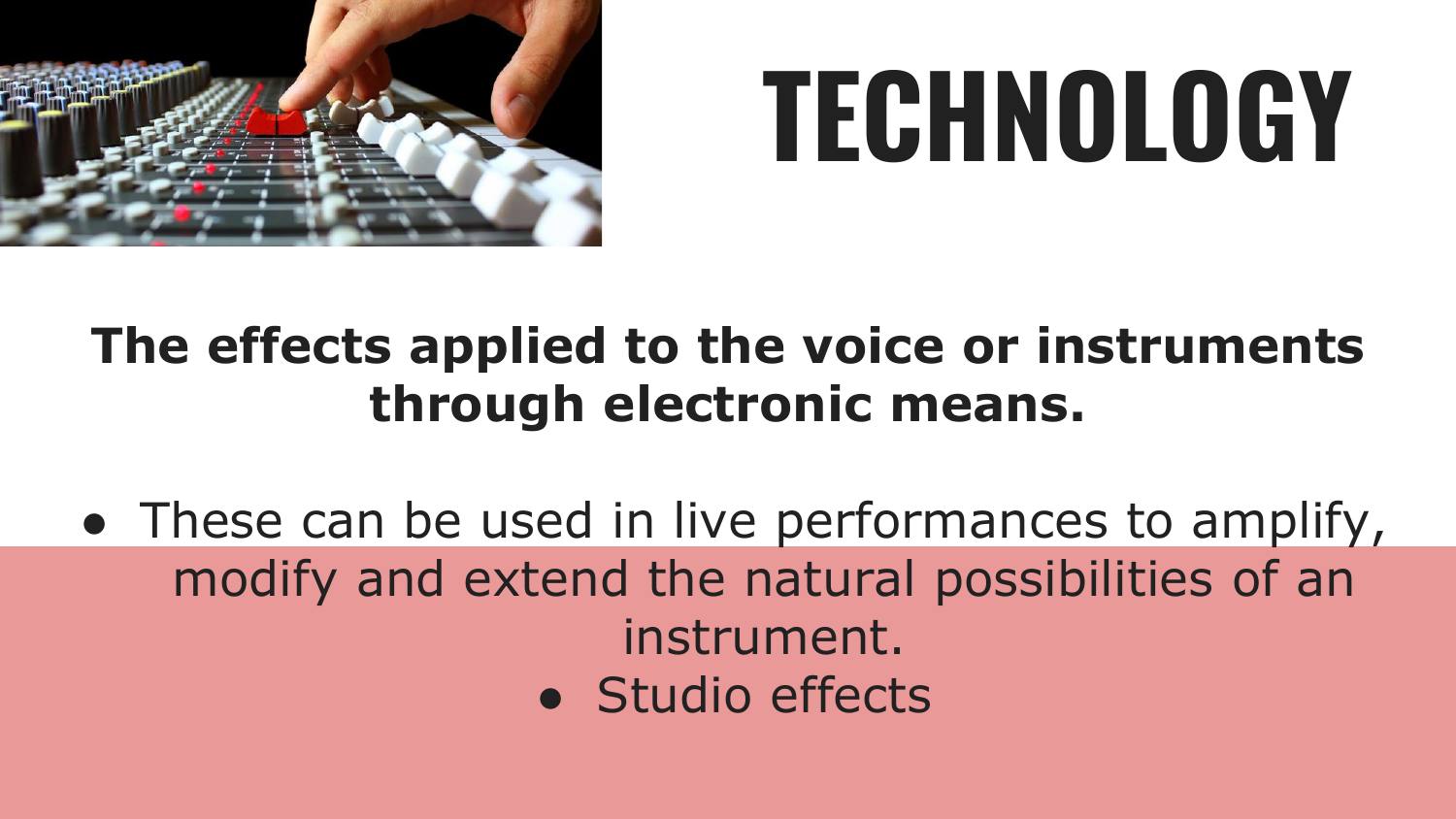### **TECHNOLOGY**